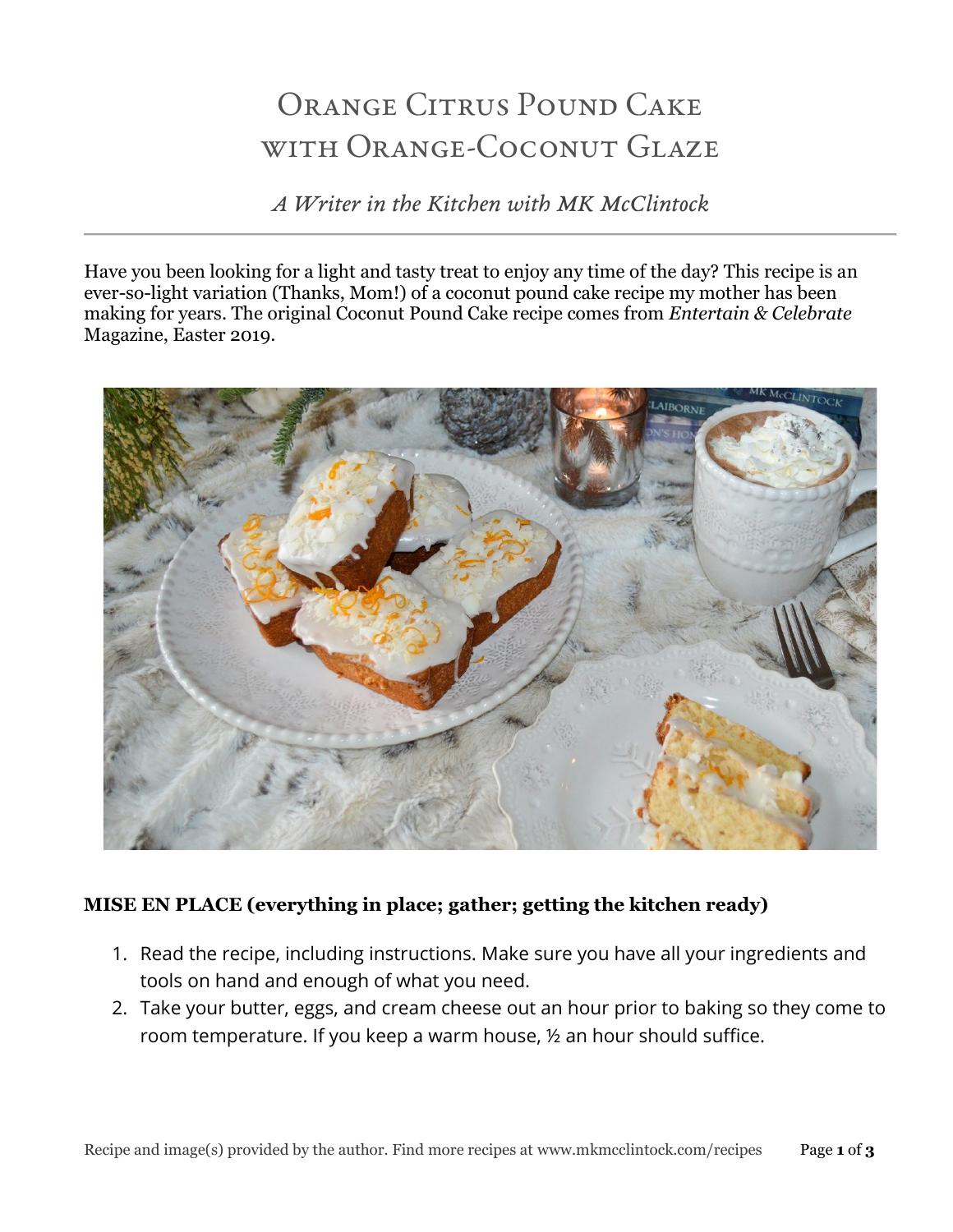## **INGREDIENTS:**

For the Cake

- ¼ cup unsalted butter, softened to room temperature (do not melt)
- 4 ounces cream cheese, softened (I like to use 1/3 less fat)
- 1 ½ cup granulated sugar
- 3 large eggs, at room temperature
- $\bullet$  1  $\frac{1}{2}$  cups all-purpose or pastry flour
- 1 teaspoon kosher or sea salt
- ½ teaspoon baking powder
- ½ teaspoon orange zest, plus more if desired for garnish
- 2 teaspoons vanilla extract
- 1 teaspoon coconut extract
- 1 teaspoon orange extract
- Unsweetened coconut flakes, if desired for garnish

#### For the Glaze

- 2 cups confectioners' sugar
- ¼ cup unsweetened coconut milk
- 3 teaspoons fresh orange juice

### **INSTRUCTIONS:**

For the Cake

- 1. Preheat oven to 350°F and prepare a 9x5-inch loaf pan OR an 8-well small loaf pan. I like to use a baking spray with flour.
- 2. In the bowl of a stand mixer fitted with the paddle attachment, or in a medium bowl (to use a hand mixer), beat together butter and cream cheese at medium speed until smooth.
- 3. Add sugar slowly, beating until fluffy.
- 4. Add eggs, one at a time, beating until pale yellow in color.
- 5. In a separate, medium bowl, stir or whisk together flour, salt, baking powder, and zest. Make sure the ingredients are well mixed. Using a whisk incorporates more air.
- 6. With mixer on low speed, gradually add flour mixture to butter mixture, ½ cup at a time, until combined.
- 7. Beat in vanilla, coconut, and orange extracts.
- 8. Spoon batter into prepared pan of choice. The small-loaf pan is great because each loaf freezes well, and the slices are smaller for better portion control.
- 9. Bake for 1 hour if using 9x5 loaf pan. Recommend checking after 45 minutes.
- 10. Bake for 25 minutes if using the 8-well small loaf pan.
- 11. Allow to cool in the pan on a wire cooling rack, away from heat, for 10 minutes before removing. Once removed, allow to cool completely on rack.